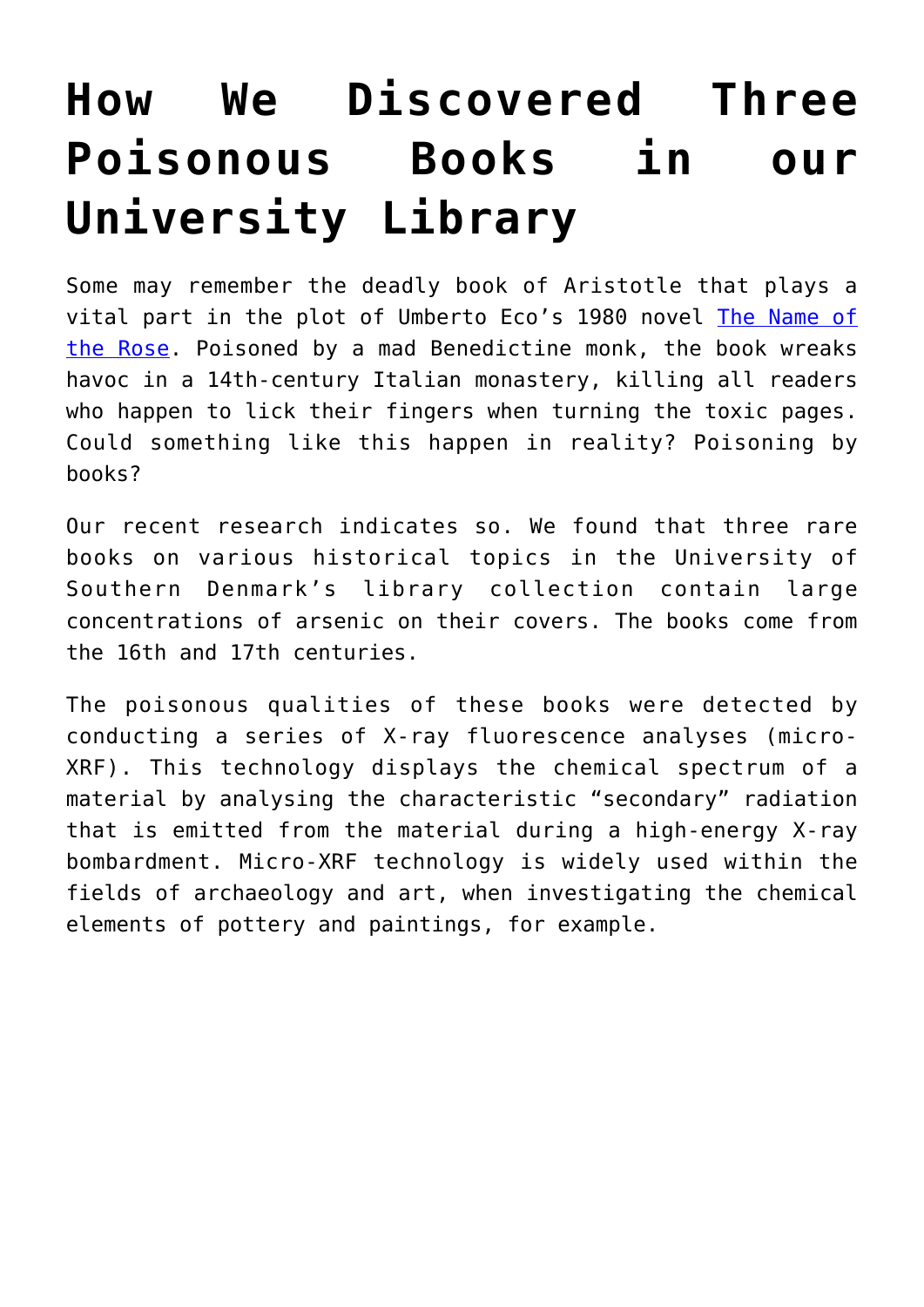

One of the poisonous books. SDU, Author provided

## **Glaring green**

The reason why we took these three rare books to the X-ray lab was because the library had previously discovered that medieval manuscript fragments, such as copies of Roman law and canonical law, were used to make their covers. It is [well](https://medievalbooks.nl/2015/12/18/x-rays-expose-a-hidden-medieval-library/) [documented](https://medievalbooks.nl/2015/12/18/x-rays-expose-a-hidden-medieval-library/) that European bookbinders in the 16th and 17th centuries used to recycle older parchments.

We tried to identify the Latin texts used, or at least read some of their content. But then we found that the Latin texts in the covers of the three volumes were hard to read because of an extensive layer of green paint which obscures the old handwritten letters. So we took them to the lab. The idea was to filter through the layer of paint using micro-XRF and focus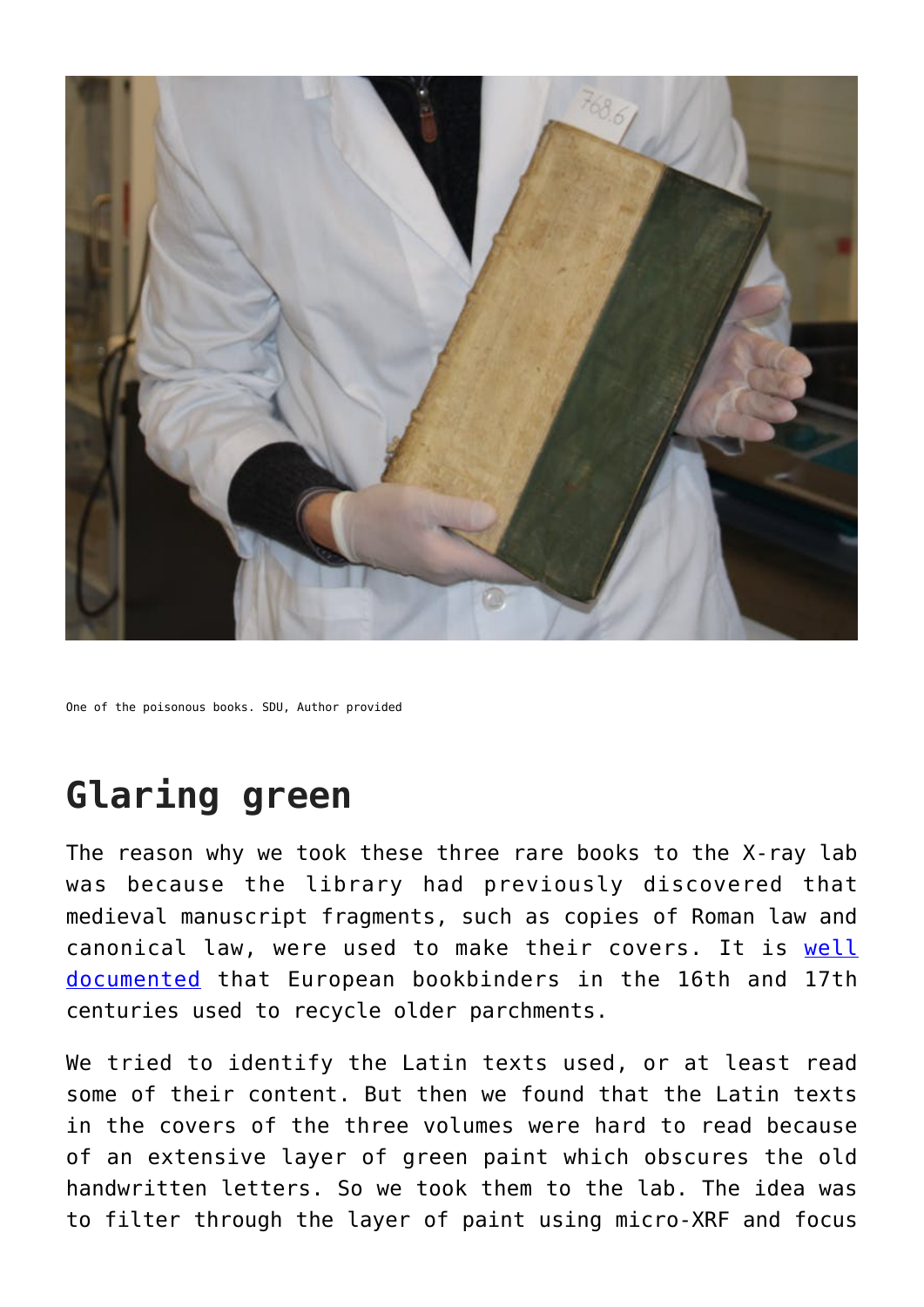on the chemical elements of the ink below, for example on iron and calcium, in the hope of making the letters more readable for the university's researchers.

But XRF-analysis revealed that the green pigment layer was arsenic. This chemical element is among the most toxic substances in the world and exposure may lead to various symptoms of poisoning, the development of cancer and even death.



Accidents caused by the use of green arsenic, 1859. [© Wellcome Collection](https://wellcomecollection.org/works/bdgwyugs?query=arsenic&page=1), [CC BY-SA](http://creativecommons.org/licenses/by-sa/4.0/)

Arsenic (As) is a ubiquitous naturally occurring metalloid. In nature, arsenic is typically combined with other elements such as carbon and hydrogen. This is known as organic arsenic. Inorganic arsenic, which may occur in a pure metallic form as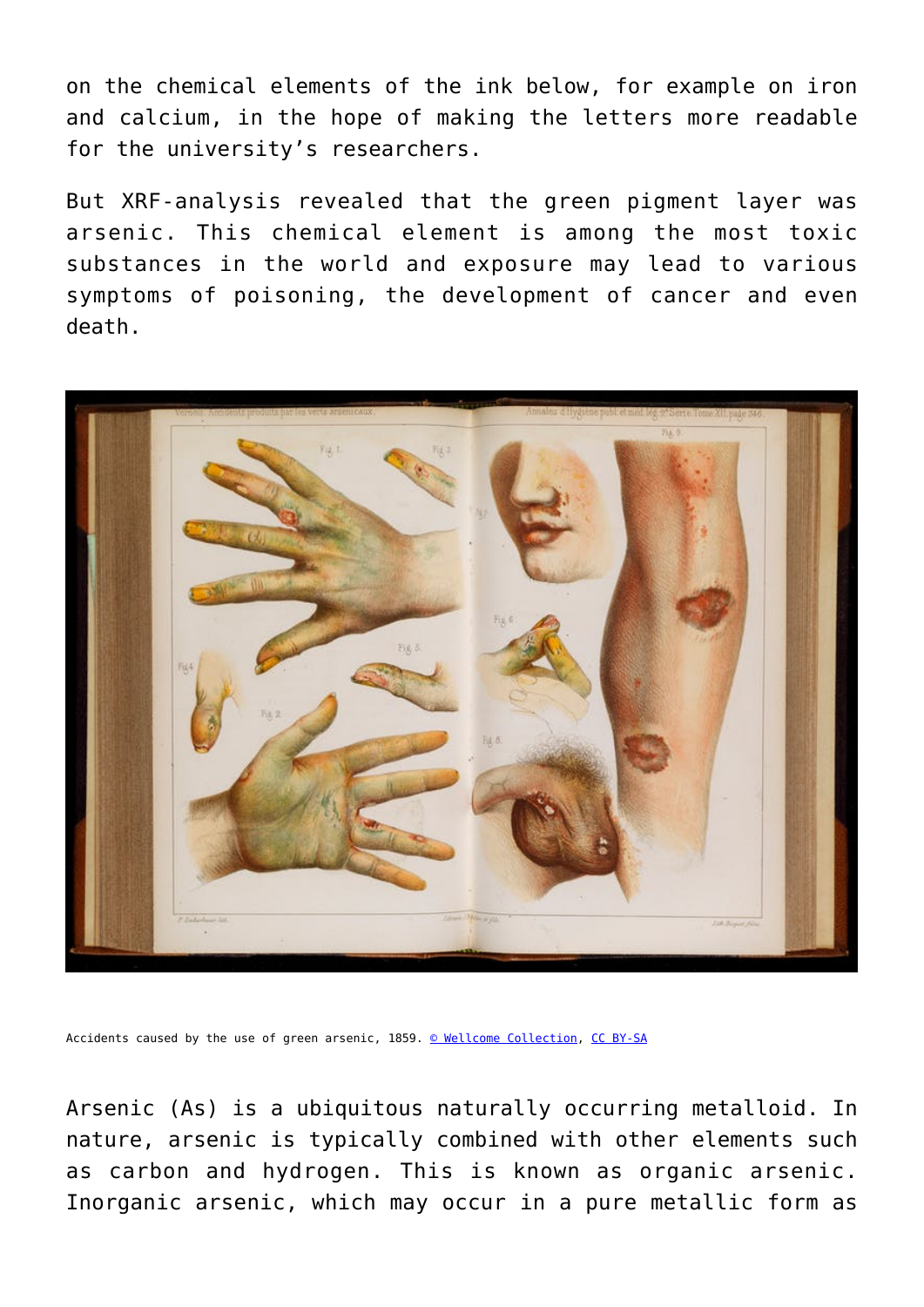well as in compounds, is the more harmful variant. The toxicity of arsenic does not diminish with time.

Depending on the type and duration of exposure, various symptoms of arsenic poisoning include an irritated stomach, irritated intestines, nausea, diarrhoea, skin changes and irritation of the lungs.



Paris Green. [Chris Goulet/Wikimedia Commons,](https://en.wikipedia.org/wiki/File:Paris_Green_(Schweinfurter_Gr%C3%BCn).JPG) [CC BY-SA](http://creativecommons.org/licenses/by-sa/4.0/)

The green arsenic-containing pigment found on the book covers is thought to be Paris green, copper(II) acetate triarsenite or copper(II) acetoarsenite Cu(C2H3O2)2·3Cu(AsO2)2. This is also known as "emerald green", because of its eye-catching green shades, similar to those of the popular gemstone.

The arsenic pigment  $-$  a crystalline powder  $-$  is easy to manufacture and has been commonly used for multiple purposes, especially in the 19th century. The size of the powder grains influence on the colour toning, as seen in oil paints and lacquers. Larger grains produce a distinct darker green – smaller grains a lighter green. The pigment is especially known for its colour intensity and resistance to fading.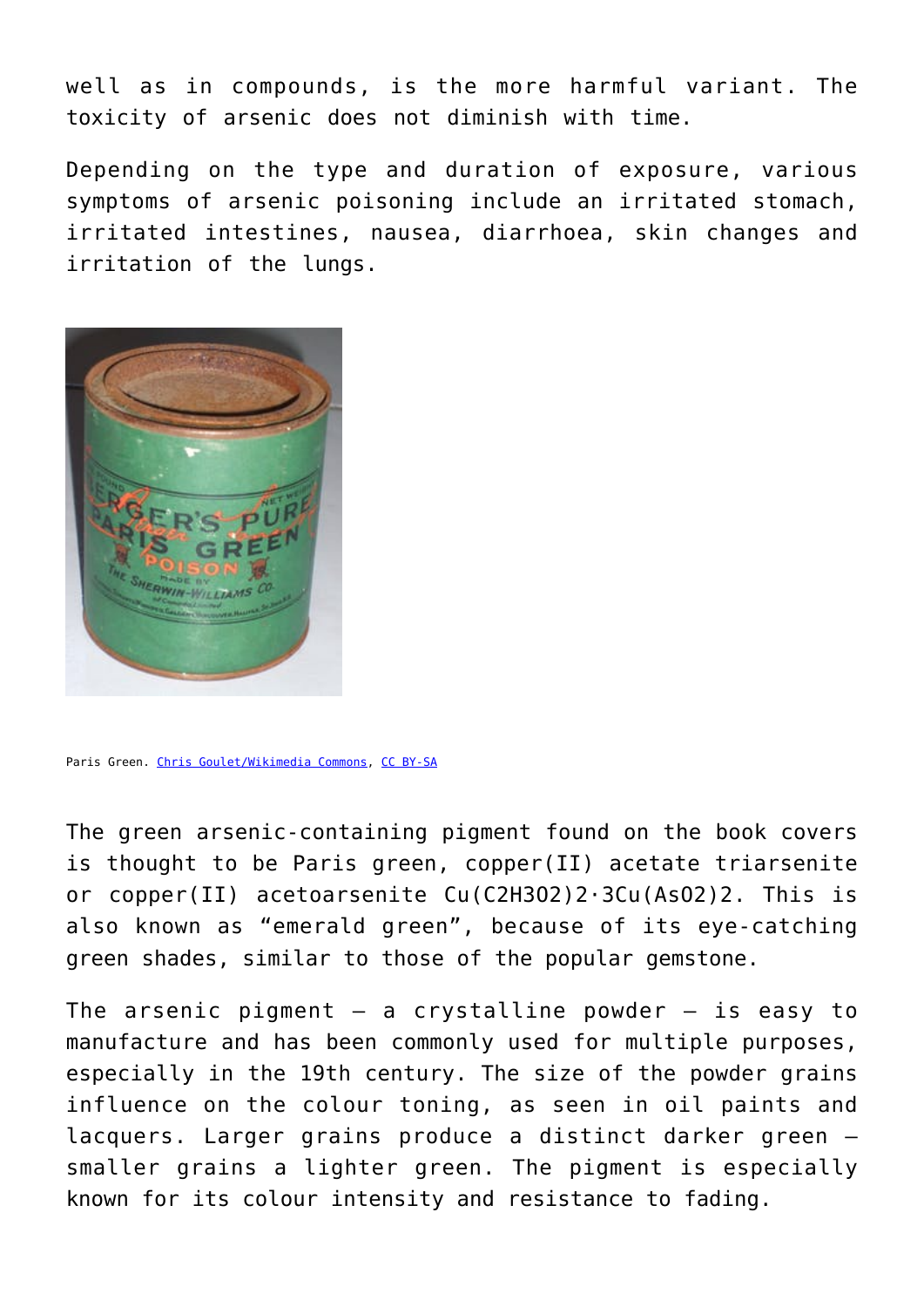## **Pigment of the past**

Industrial production of Paris green was initiated in Europe in the early 19th century. Impressionist and postimpressionist painters used different versions of the pigment to create their vivid masterpieces. This means that many museum pieces today contain the poison. In its heyday, all types of materials, even book covers and clothes, could be coated in Paris green for aesthetic reasons. Of course, continuous skin contact with the substance would lead to symptoms of exposure.

But by the second half of the 19th century, the toxic effects of the substance were more commonly known, and the arsenic variant stopped being used as a pigment and was more frequently used as a pesticide on farmlands. Other pigments were found to replace Paris green in paintings and the textile industry etc. In the mid 20th century, the use on farmlands was phased out as well.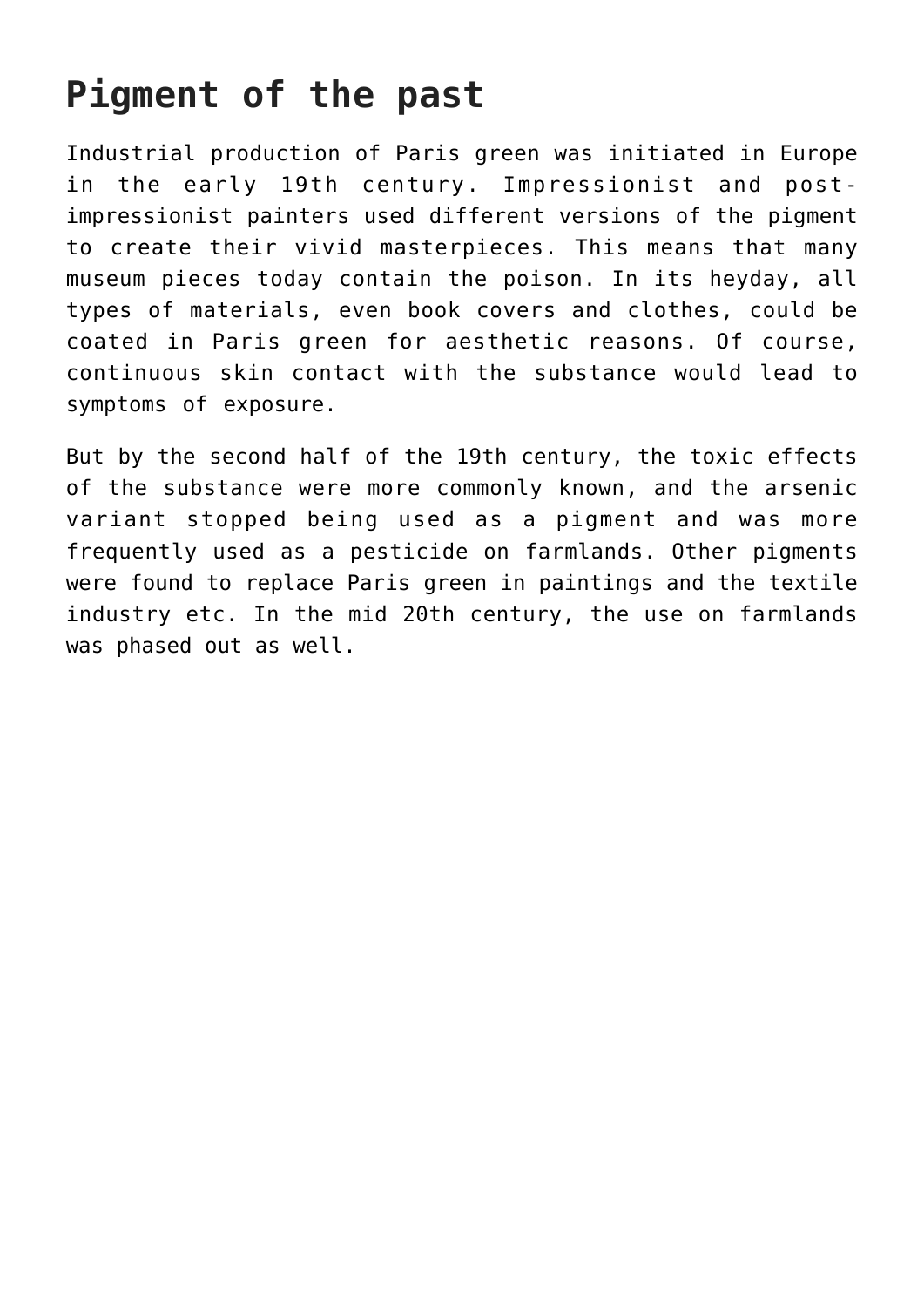

'The Arsenic Waltz'. [© Wellcome Collection](https://iiif.wellcomecollection.org/image/V0042226.jpg/full/full/0/default.jpg), [CC BY-SA](http://creativecommons.org/licenses/by-sa/4.0/)

In the case of our books, the pigment wasn't used for aesthetic purposes, making up a lower level of the cover. A plausible explanation for the application – possibly in the 19th century – of Paris green on old books could be to protect them against insects and vermin.

Under certain circumstances, arsenic compounds, such as arsenates and arsenites, may be transformed by microorganisms into arsine (AsH3) – a highly poisonous gas with a distinct smell of garlic. [Grim stories](https://hyperallergic.com/329747/death-by-wallpaper-alluring-arsenic-colors-poisoned-the-victorian-age/) of green Victorian wallpapers taking the lives of children in their bedrooms are known to be factual.

 $N$  Now, the library stores our three poisonous volumes in

 $54$